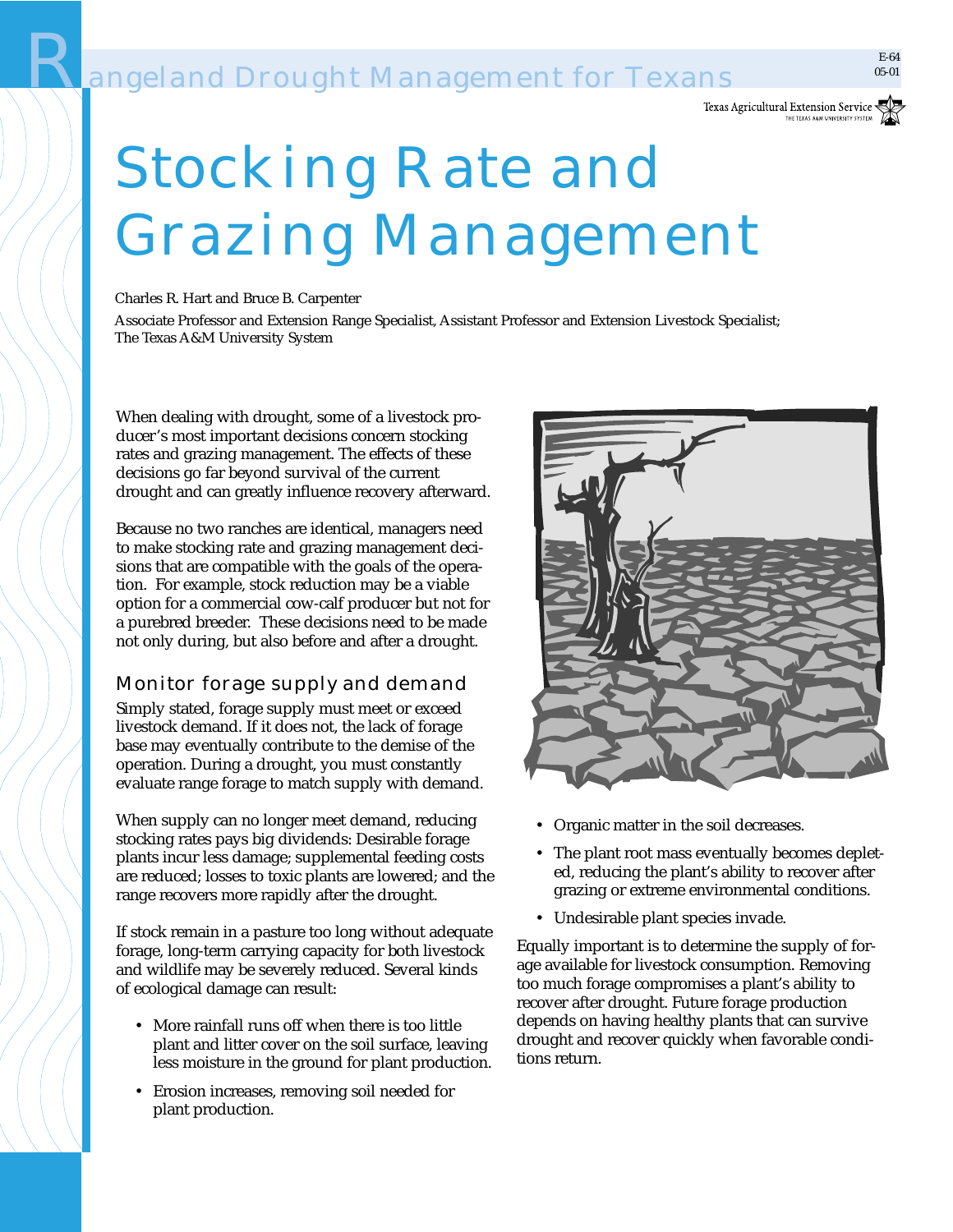To help determine how much forage you have, see Extension publication B-1646, *How Much Forage Do You Have?* Another Extension publication, E-62, *Rangeland Drought Management for Texans: Livestock Management*, in this series also provides information on taking a forage inventory.

To help protect forage resources, you need to maintain a proper stubble height, which is the amount of residual forage left after grazing. Different classes of rangelands have different optimal levels of plant residue (Table 1). Grazing exclosures and permanent photo monitoring sites are effective tools for monitoring residual forage levels. For more information on these tools, see Extension publication L-5216, *Range Monitoring With Photo Points*.

**Table 1. Optimal amounts\* (pounds/acre) of ungrazed forage for different types of rangeland.**

| <b>Desert</b> | <b>Shortgrass</b> | <b>Midgrass</b> | <b>Tallgrass</b> |
|---------------|-------------------|-----------------|------------------|
| 250           | 300-500           | 750-1.000       | 1,200-1,500      |

\*Leave the higher amounts ungrazed if improvement is desired or if droughts are frequent.

Table adapted from Extension publication L-5141, Do You Have Enough Forage.

### Use Conservative Stocking Rates

Stocking rate and grazing management decisions made before, during and after a drought can determine whether plants survive. Plants that have been consistently grazed too close before drought are much less likely to survive a drought because of their weakened state. Likewise, excessive grazing after a drought does not give plants the rest needed to recover from dry conditions.

If droughts are common in your area (such as in West and South Texas), conservative stocking rates will provide adequate "unused" carryover forage that can be used when drought occurs. However, in severe droughts, you eventually will have to de-stock or buy feed.

# Keep the stocking rate flexible

When developing a plan for reducing stocking rates, the most important factor may be herd mix. Flexibility must be built into the herd if droughts occur often.

In areas where droughts are common, breeding herds should constitute no more than 50 to 70 percent of the total carrying capacity of the ranch during normal years. The rest of the herd should be yearlings or stocker animals.

When drought occurs and forage is scarce, reduce livestock numbers by selling stocker animals or yearlings first, thereby protecting the integrity of the breeding herd. Although your short-term profits will be reduced, the ranch is still yours, it has a higher potential for rapid recovery after the drought, and you can restock more quickly.

Keep accurate records on herd performance so that when the drought becomes even more severe and the breeding herd must be reduced, you can identify the least productive animals and cull them first.

Another option for severe drought is to find alternative feed sources, such as wheat pasture, crop stubble or leased rangeland. It is generally not financially sound for commercial livestock operators to buy feed to keep animals for a long period.

# Manage grazing before, during and after drought

The best time to plan for drought is during nondrought years. A rotational grazing system can improve overall range health by giving plants rest from grazing. Plants will be more vigorous and their root systems better developed if you use a rotational grazing system. When a drought occurs, damages are minimized because the plants are in better condition and have more root reserves.

Provide longer rest periods during drought by increasing either the number of pastures within the system or the length of stay in a single pasture.

During a severe drought, you still may need to reduce the number of grazing animals to prevent overgrazing. Even the most sophisticated grazing system cannot overcome an improper stocking rate.

In any grazing system, pay attention to the distribution of livestock in a pasture. Use the entire pasture uniformly during drought to help lengthen the rest for desired forage plants. You can move animals into areas that are usually not grazed by strategically placing fencing or salt, supplement, mineral and temporary watering facilities. This allows rest for areas used more heavily.

**Remember:** During drought, plants may go dormant before the end of the growing season. Therefore, they will be dormant for a longer period than normal and will depend on the food stored in the roots earlier in the year. During a drought year, the plants may rely on stored carbohydrates for as long as 9 to 10 months or more, leaving only 2 or 3 months to recharge their root reserves for the coming year.

This makes it even more important for green leaf material to remain long enough to produce and store adequate food reserves.